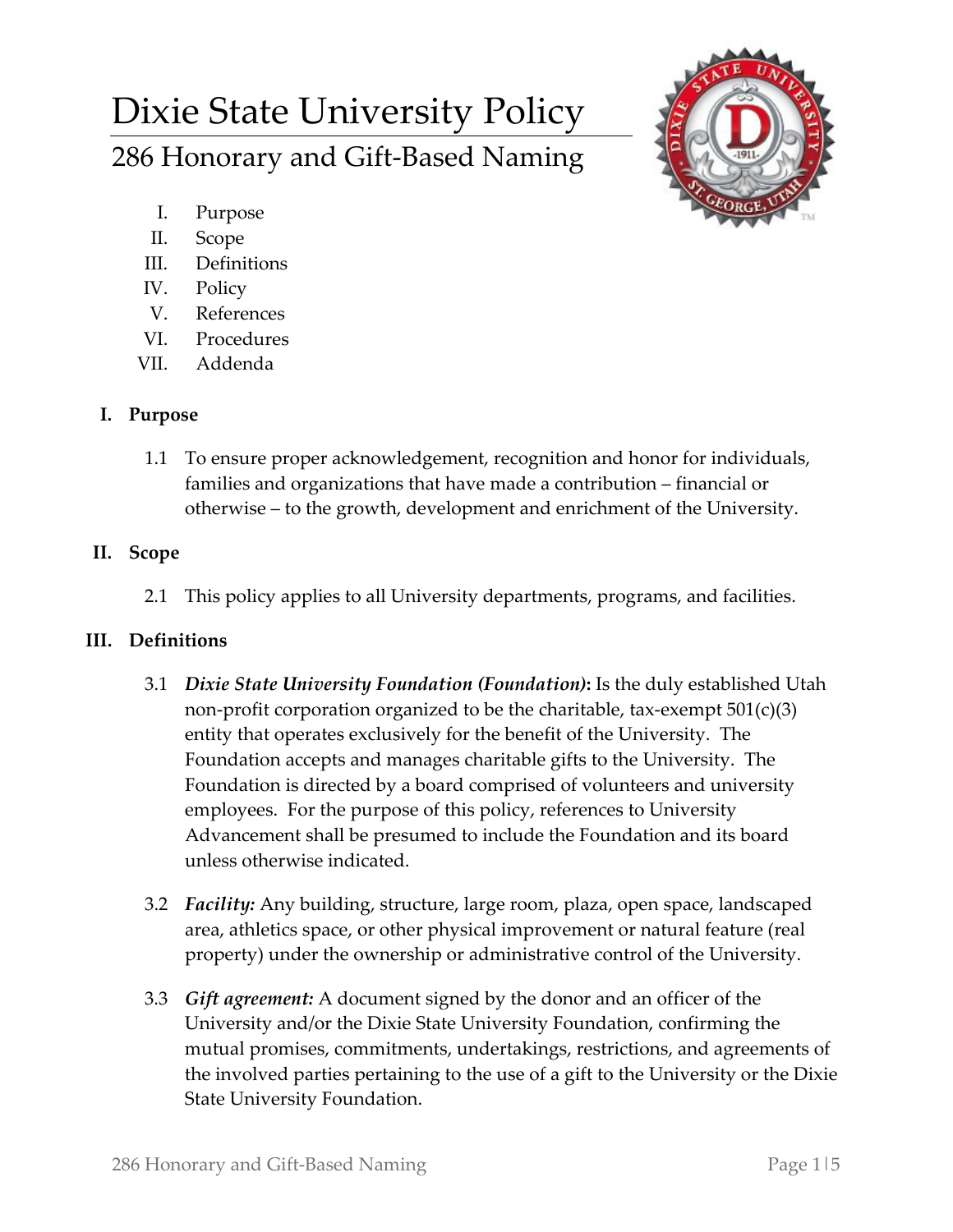- 3.4 *Gift-based name:* A naming that recognizes individuals, families, or organizations for charitable giving to the institution. These naming opportunities include, but are not limited to, scholarships, chairs, professorships, facilities, colleges, schools, centers, divisions, departments, institutes, clubs, partnerships and initiatives.
- 3.5 *Honorary name:* A naming that acknowledges an individual or entity, or that is distinguished through unique service to the University. Generally, an honorary name is not bestowed in recognition of a charitable gift.
- 3.6 *Program:* Any organization or activity under the administrative control of the University. Programs include, but are not limited to, clubs, partnerships and initiatives.
- 3.7 *Small interior space:* Any small interior room or area; i.e.: office, study area/nook, or similar.

## **IV. Policy**

4.1 The University and the Foundation will accept gift-based names and establish honorary names for facilities and programs as a means to show appreciation to individuals and organizations that have made a notable contribution – financial or otherwise – to the University. Gift-based and honorary names for facilities and programs shall be approved as follows:

| Naming Type                                                                                               | <b>Final Approval</b>                       |
|-----------------------------------------------------------------------------------------------------------|---------------------------------------------|
| Honorary names                                                                                            | <b>Board of Trustees</b>                    |
| Gift-based names for facilities,<br>colleges, schools, divisions,<br>departments, institutes, and centers |                                             |
| Gift-based names for small interior<br>spaces, clubs, and partnerships                                    | President                                   |
| Gift-based names for scholarships,<br>chairs, professorships and program<br>initiatives                   | Vice President of University<br>Advancement |

4.2 Actions resulting from the approval of a naming shall comply with DSU signage guidelines maintained by DSU's Marketing and Communications Department. The Vice Presidents of University Advancement and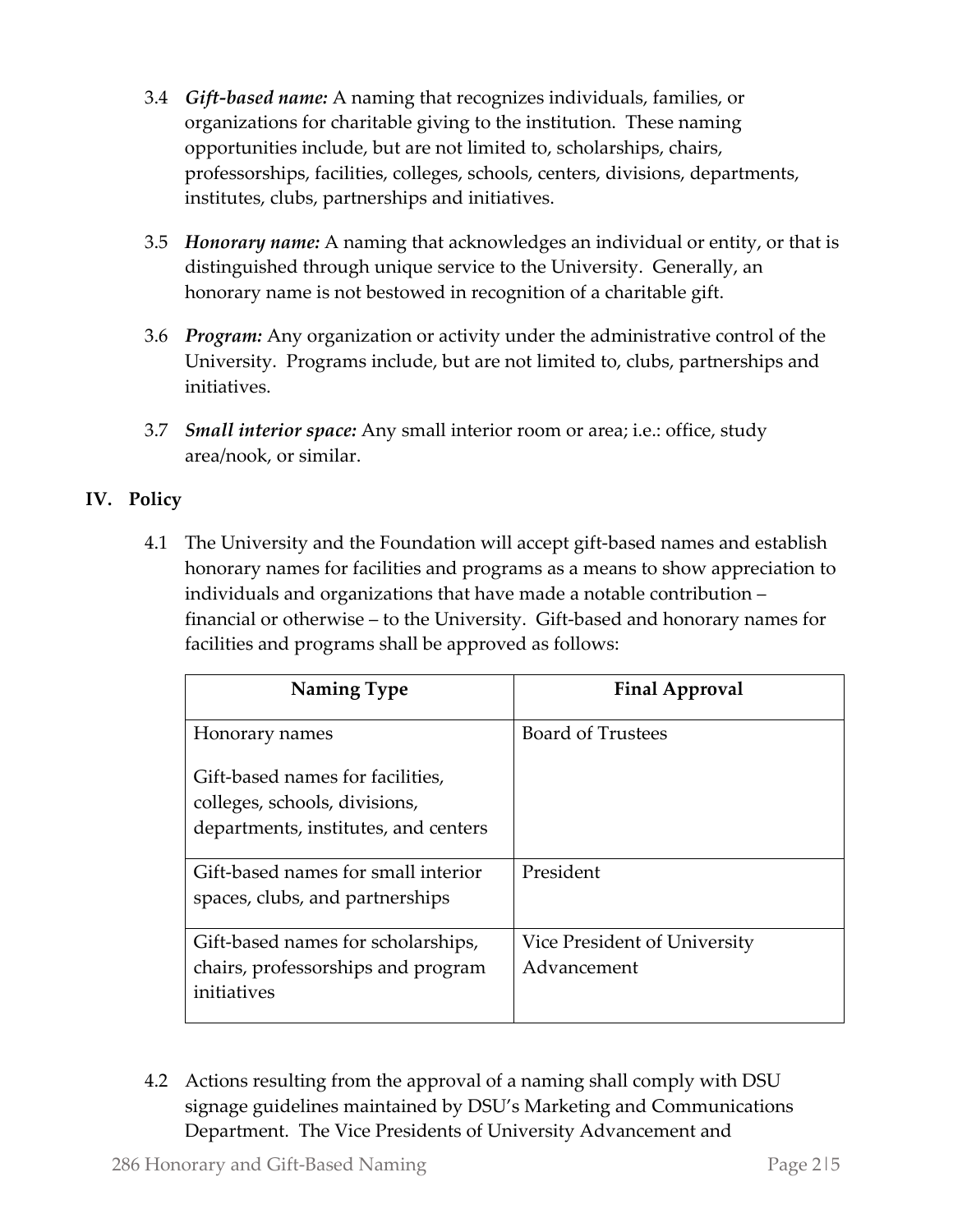Administrative Services shall determine and approve collectively on a case-bycase basis if it is appropriate to allow term-limited namings for athletic facilities to display a corporate logo.

- 4.3 Honorary names for facilities and small interior spaces are permanent, or for the useful life of the facility/space unless otherwise stated in the gift agreement for a specific period of time or term.
- 4.4 The University, in accordance with the terms of a gift agreement, reserves the right to determine the content, location and frequency of any announcement associated with a named facility or program.
- 4.5 The University reserves the right to discontinue facilities and programs that no longer serve the purposes of the University or its students.
- 4.6 In order to protect the reputation of the University, in unusual and unforeseen circumstances, the University, with the Board of Trustees approval, reserves the right to remove a name from any facility, college, school, center, institute program, or other University element.

### **V. References**

- 5.1 Utah Board of Regents' Policy R220 *Delegation of Responsibilities to the President and Board of Trustees*
- 5.2 Utah Board of Regents' Policy R401 *Approval of New Programs, Program Changes, Discontinued Programs and Program Reports*
- 5.3 DSU Policy (?) *Fundraising Authority, Responsibility and Coordination*

#### **VI. Procedures**

#### **6.1 Gift-Based Namings**

- 6.1.1 Gift-based naming proposals shall first be reviewed and approved by the vice president who oversees the facility or program to be named, followed by the Vice President of University Advancement, and then by the appropriate approving authority, as required by Section 4.1.
- 6.1.2 If the Board of Trustees is the final approving authority, the Vice President of University Advancement shall present the proposal to the President for review before presenting the proposal to the Board of Trustees for approval.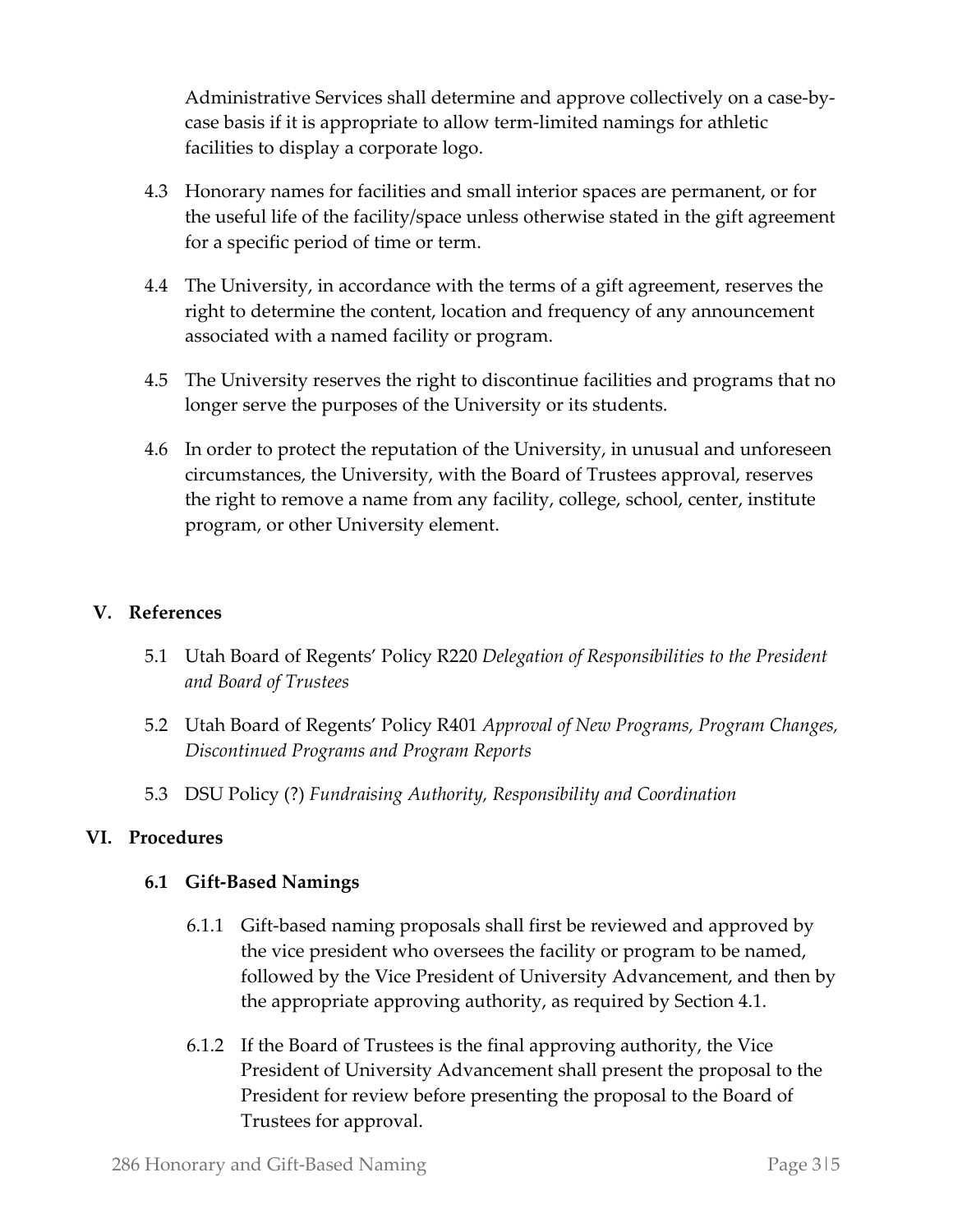- 6.1.3 Gift-based names shall be considered based on the monetary amount of the gift and its value to the University.
- 6.1.4 The gift-based naming of a facility will take into account the condition, use and age of the building, visibility and use of the room, size of the room, market for potential donors, and other relevant considerations. This is determined jointly by the President, Vice President of University Advancement, and the vice president over the area in which the facility or program resides.
- 6.1.5 Appropriate due diligence regarding the naming is the responsibility of the vice presidents involved in the approval process and the President.
- 6.1.6 All terms and conditions of a gift-based naming shall be documented in the gift agreement.
- 6.1.7 Unless otherwise noted in the gift agreement, in the event a gift-based named university facility or program should cease to exist, the Vice President of University Advancement will consult with the donor, the donor's descendants, the donating corporation or the donating foundation regarding discontinuation, or modifications to the gift-based naming right.

## 6.2 **Honorary Namings**

- 6.2.1 Proposals for honorary namings are to be submitted to the Vice President of University Advancement and should include a (1) biographical summary of the proposed honoree (individual, family, corporation, foundation), (2) a description of the facility or program and its proposed name, and (3) a description of the honoree's contribution to the University.
- 6.2.2 Honorees, or families of honorees, shall be consulted regarding the details of the honorary naming, including the planned length of time a facility or program will be named on behalf of the honoree.
- 6.2.3 Upon approval from the Vice President of University Advancement, the proposal shall be reviewed and approved by the vice president over the area where the facility or program resides, followed by the President. Upon these approvals, the Vice President of University Advancement shall present the proposed naming to the Board of Trustees for approval.
- 6.2.4 Appropriate due diligence regarding the naming is the responsibility of